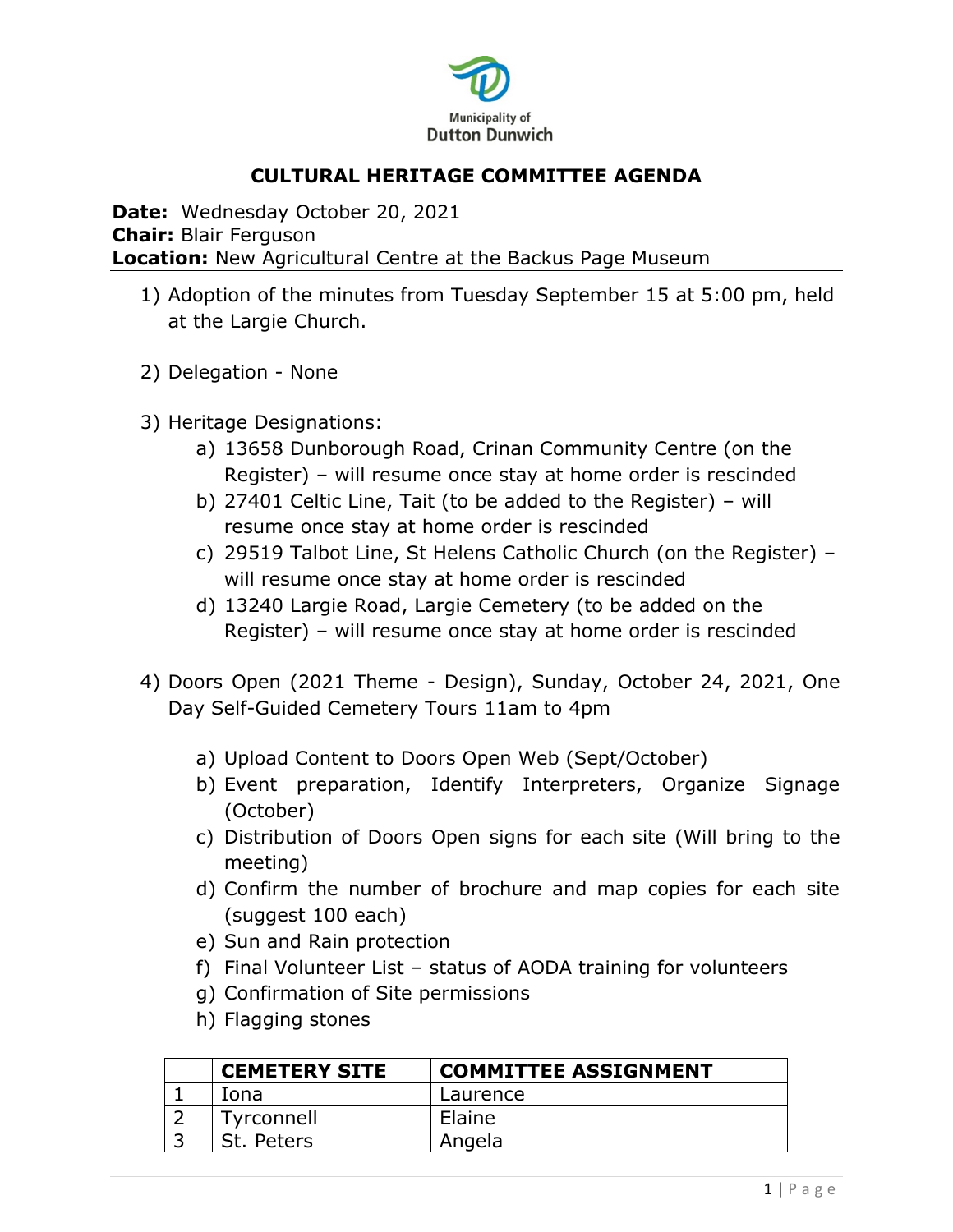|    | <b>CEMETERY SITE</b> | <b>COMMITTEE ASSIGNMENT</b> |
|----|----------------------|-----------------------------|
|    | Fairview             | Delany                      |
| 5  | St Helens            | <b>Blair</b>                |
| 6  | <b>St Stevens</b>    | Angela                      |
|    | Cowal-McBride        | Ron and Delany              |
| 8  | Lumley               | Laurence                    |
| 9  | <b>McKillop</b>      | Delany                      |
| 10 | <b>Blacks</b>        | Angela                      |

- 5) On-Going Matters:
	- a) Iona Park Naming Recommendation (Lumley Park and Iona Hall)
	- b) Hamlet Interpretive Signs
	- c) Elgin County Cycling Mural Trail Project
	- d) Protocol on recycling materials from buildings slated for demolition
	- e) Port Talbot Bronze Federal Plaque Preplacement
	- f) New Regulations under the Ontario Heritage Act (Bill 108) Report to Council
	- g) Wood Windows Preservation Architectural Conservancy of Ontario Working Group
- 6) New business:
	- a) None
- 7) Upcoming Event(s):
	- a) Heritage Committee Training TBD
	- b) Wallacetown Fair 2021 Driving Tour (161th Edition Superheros Theme), October 2/21 to October 3/21 Pre-Registration Required
	- c) Doors Open 2021, various locations Sunday, October 24, 2021 (Time TBD)
- 8) Meeting adjournment.

**Next Meeting:** The next meeting will be held November 17, 2021, at 5:00 p.m. (Location TBD).

## **Next Meeting Chair:** TBD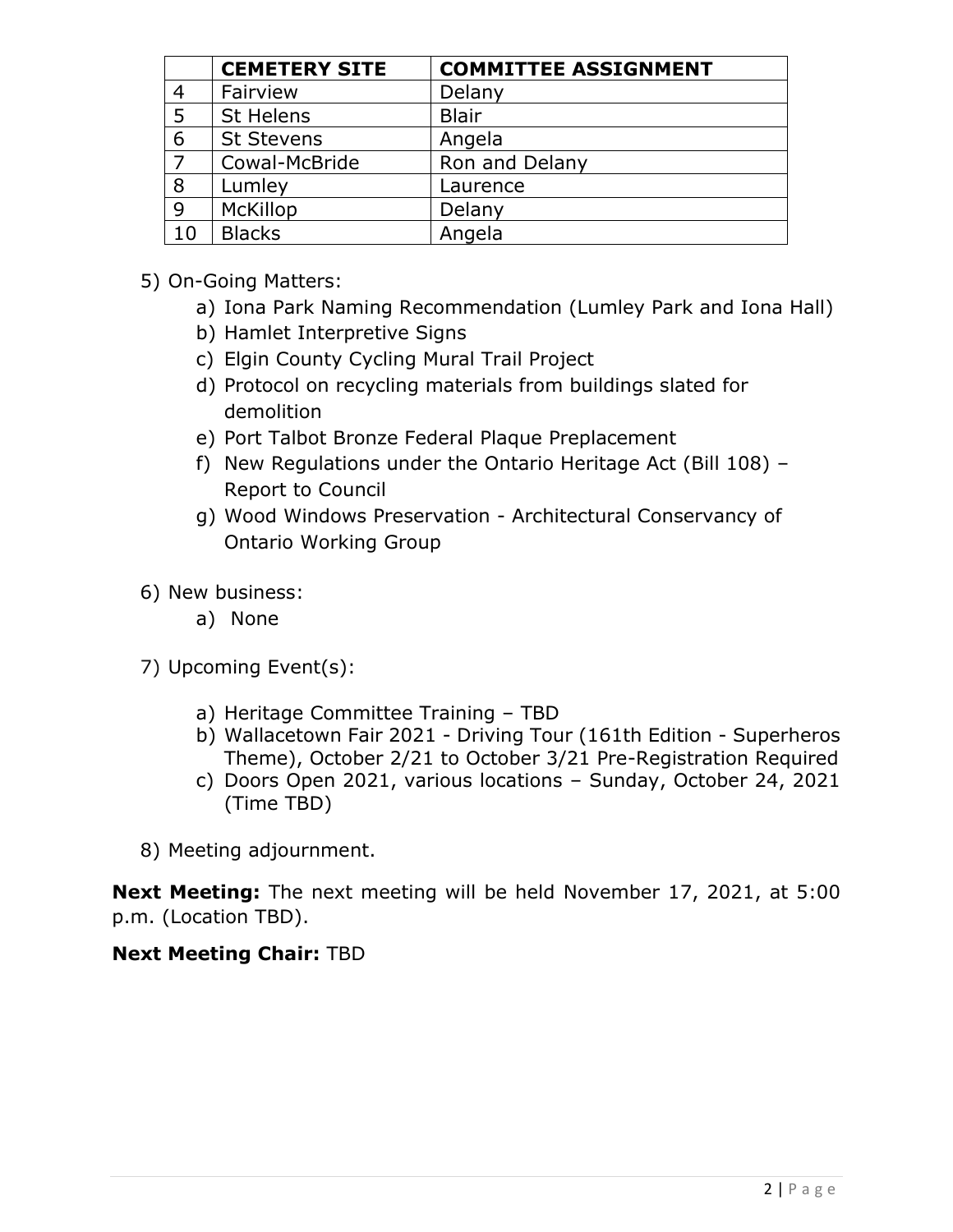

## **CULTURAL HERITAGE COMMITTEE MINUTES**

September 15, 2021 at 5:00 pm – Largie Church, 13125 Largie Rd, Dutton

**Present:** Deputy Mayor Hentz, Ron Ross, Angela Bobier, Blair Ferguson, Laurence Grant and Tracey Pillon-Abbs – Planner.

**Regrets:** Elaine Brown, Delany Leitch and Kate Morreau - Executive Assistant.

After a brief tour of the Largie Church, Angela chaired and called the meeting to order at 5:10 pm.

Angela welcomed the Committee's guest John Sheldon who had requested to attend and observe.

#### **Approval of the Agenda**

The Committee noted that the date of the minutes to be adopted on the agenda should read August 17, 2021 and the date of the next Heritage Committee meeting should read October 20, 2021.

#### **Motion to approve the Agenda by Laurence and seconded by Blair. CARRIED.**

## **Adoption of the Minutes – August 17, 2021**

Angela asked if there were any errors or omissions. Laurence noted that the minutes should read 'Lumley Cemetery' as oppose to 'Iona Cemetery' in reference to the Doors Open cemetery site research.

## **Motion to adopt the amended minutes of August 17, 2021 by Mike seconded by Blair. CARRIED.**

#### **Delegation** - NONE

#### **Heritage Designation/Register Updates**

- a) 13568 Dunborough Road, Crinan Community Centre No further updates at this time.
- b) 27401 Celtic Line, Tait No further updates at this time.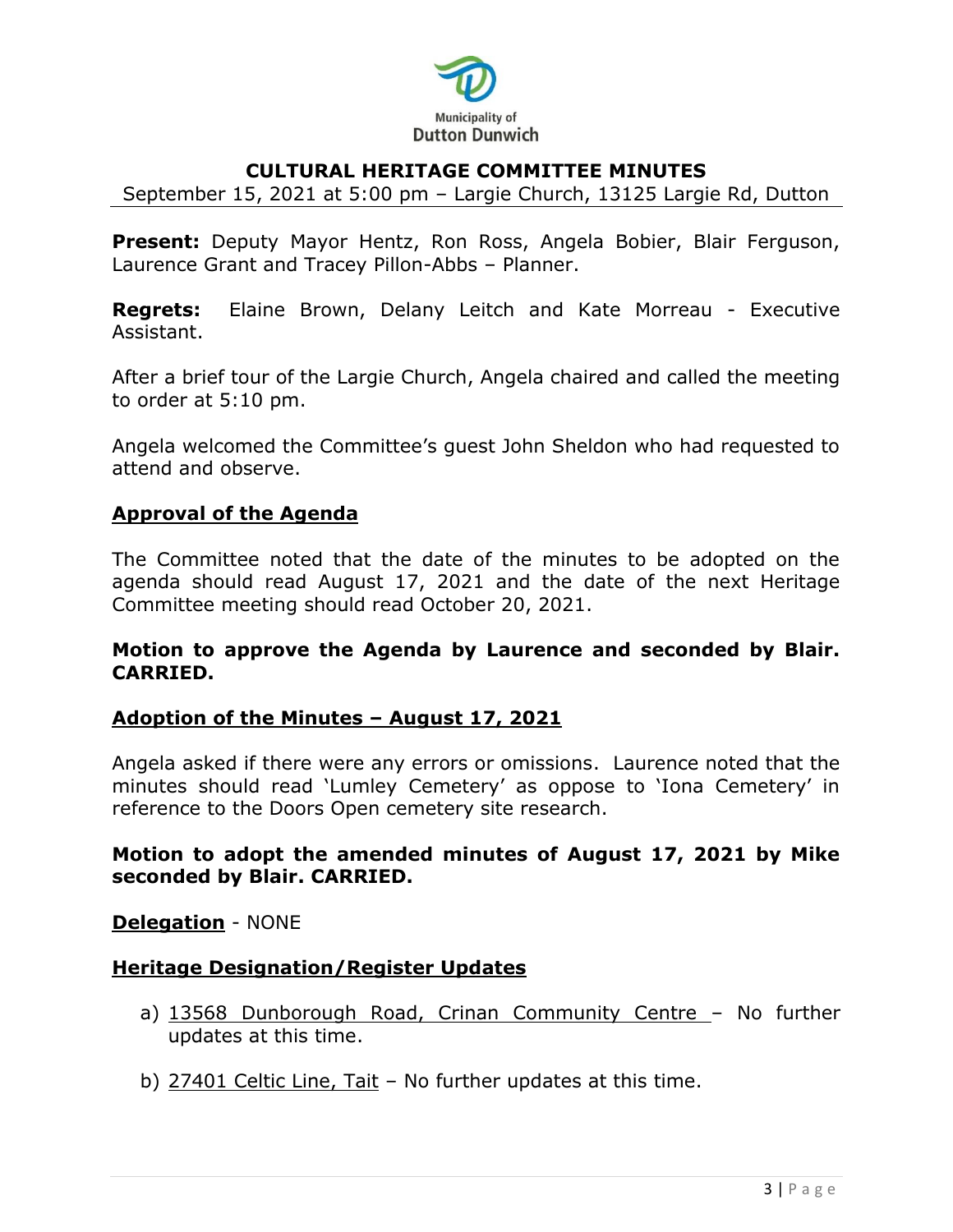- c) 29519 Talbot Line, St Helens Catholic Church No further updates at this time.
- d) 13240 Largie Road, Largie Cemetery No further updates at this time.
- e) 29357 Talbot Line, Pearce Homestead Mike reported that there is no interest at this time to designation the property.

## **Doors Open (2021 Theme - Design)**

Updates and progress on the research and brochures for the Cemetery sites were discussed.

The Committee provided the following direction:

**Site Signage** – staff to use the 2019 doors open signs and stands. The Committee will confirm how they are going to be posted at the next meeting.

**Map** – staff to prepare 1 map with all the cemetery locations that can be used as an insert with the individual brochures. The Committee liked the one prepared at the last event.

**Brochures** – the Committee would like all the brochures to look the same. They did favour Delany's template but wanted staff check to see if it was accessible. They have also requested that the brochures all be justified left and right, smallest font and add the Town logo. Staff to work with Angela in order to finalize the brochures.

**Ads** – the Committee would like 2 weeks of ads in the local newspaper 2 weeks before the event (Oct 14 & 21). Staff to prepare the ads and send the request/proof to the paper, similar to the one completed at the last event with the map of all the cemeteries or a link to where people will be able to find the map on the town webpage.

**Town Web** - staff to ensure that the information is on the town web when they are ready.

**Social Media** – Angela will take care of this. The Committee would like to use social media (Facebook ad), the Agris community sign and the electronic sign at Town Hall. Angela will be contacting Tracy J. to confirm fees/budget for Facebook.

**Press Release** – Staff to send the ad (or invitation) to the standard media networks. The information should be sent to CTV (Shawn) who covered the last event.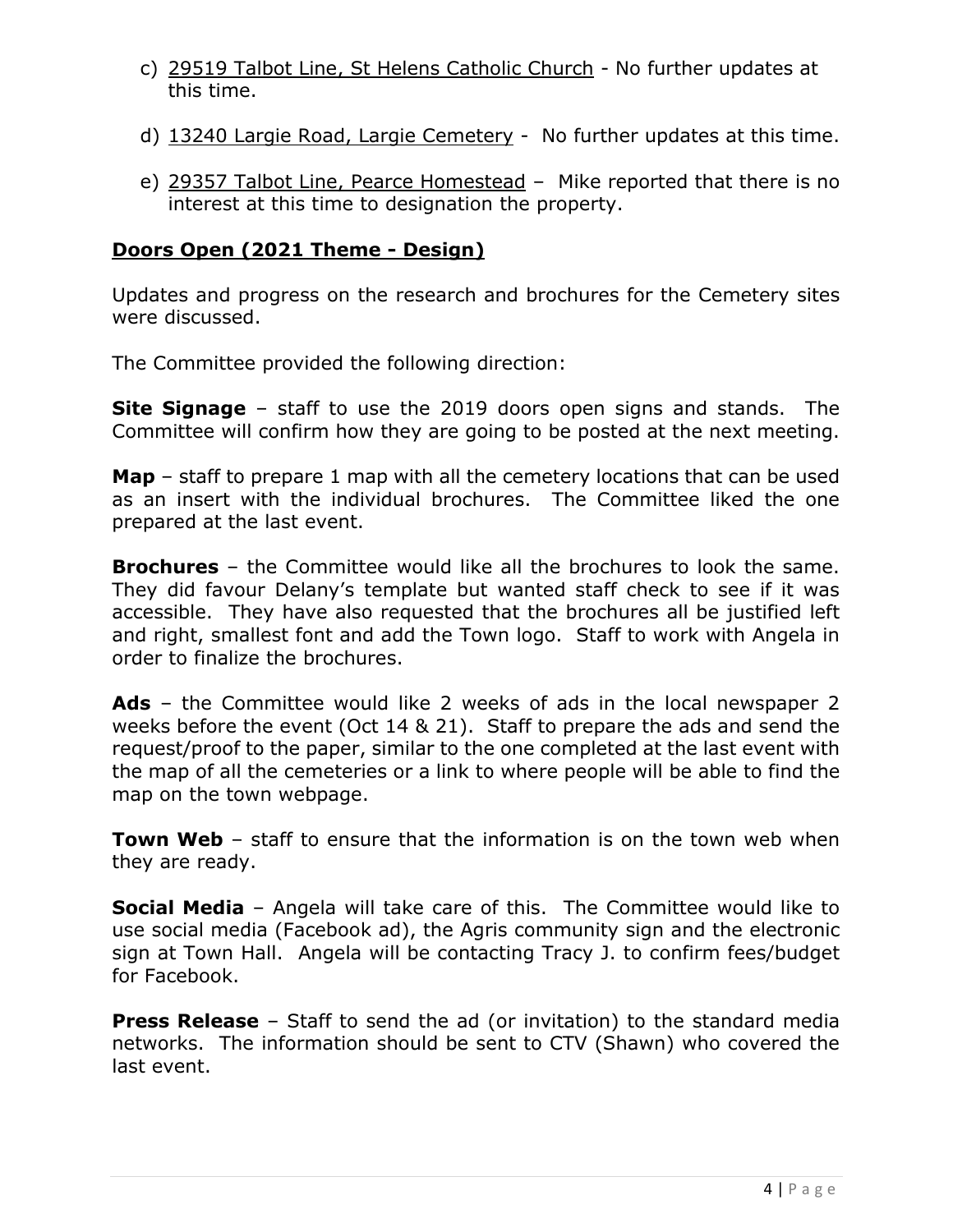## **Doors Open 2021**

**Time of Event** – the Committee confirmed that they would like their event to be from 11 am to 4 pm.

**Volunteers -** There will be volunteers posted at the cemeteries to help answer questions and hand out brochures. The Committee to confirm the list of volunteers at the next meeting. The Committee is also to discuss rain/shine protection and washroom options.

**Permission** – staff to prepare a permission form and send to all the Committee members so they can arrange for confirmation to use the locations. The form will be similar to the one used at the last event.

**Doors Open Portal** – Delany and Angela are going to upload the final information to the Doors Open website. Staff will provide the login information.

**Printing** – once all the brochures are ready, they will need to be printed inhouse by staff. Committee to confirm distribution at the next meeting.

**Flags** – The Committee to discuss how each grave stone will be marked.

**Motion to delegate Delany and Angela to make any Doors Open content decisions required on behalf of the Heritage Committee by Mike seconded by Blair. CARRIED.** 

## **Ongoing Matters**

- Iona Park Naming Recommendation Lumley Park Nothing to report.
- Hamlets Interpretive Signs The Committee discussed having Burwell and Iona signs completed next.
- Elgin County Cycling Trail Project Nothing to report.
- Protocols on Recycling Materials from Demolished Buildings

Tracey presented a draft "Guideline on Recycling Buildings and Materials – A Program for Salvaging and Re-Use of Architectural Materials of Significant Cultural Heritage Value". She noted that the program is similar to the one used by the Town of Aurora. It includes a process of whereby application is made to the Heritage Committee. Angela cautioned that all items will require to be catalogued and stored. The Committee requested clarification on the timing of the permit, such as a building permit to demolish. The draft will be brought to the Committee at the next meeting to discuss further.